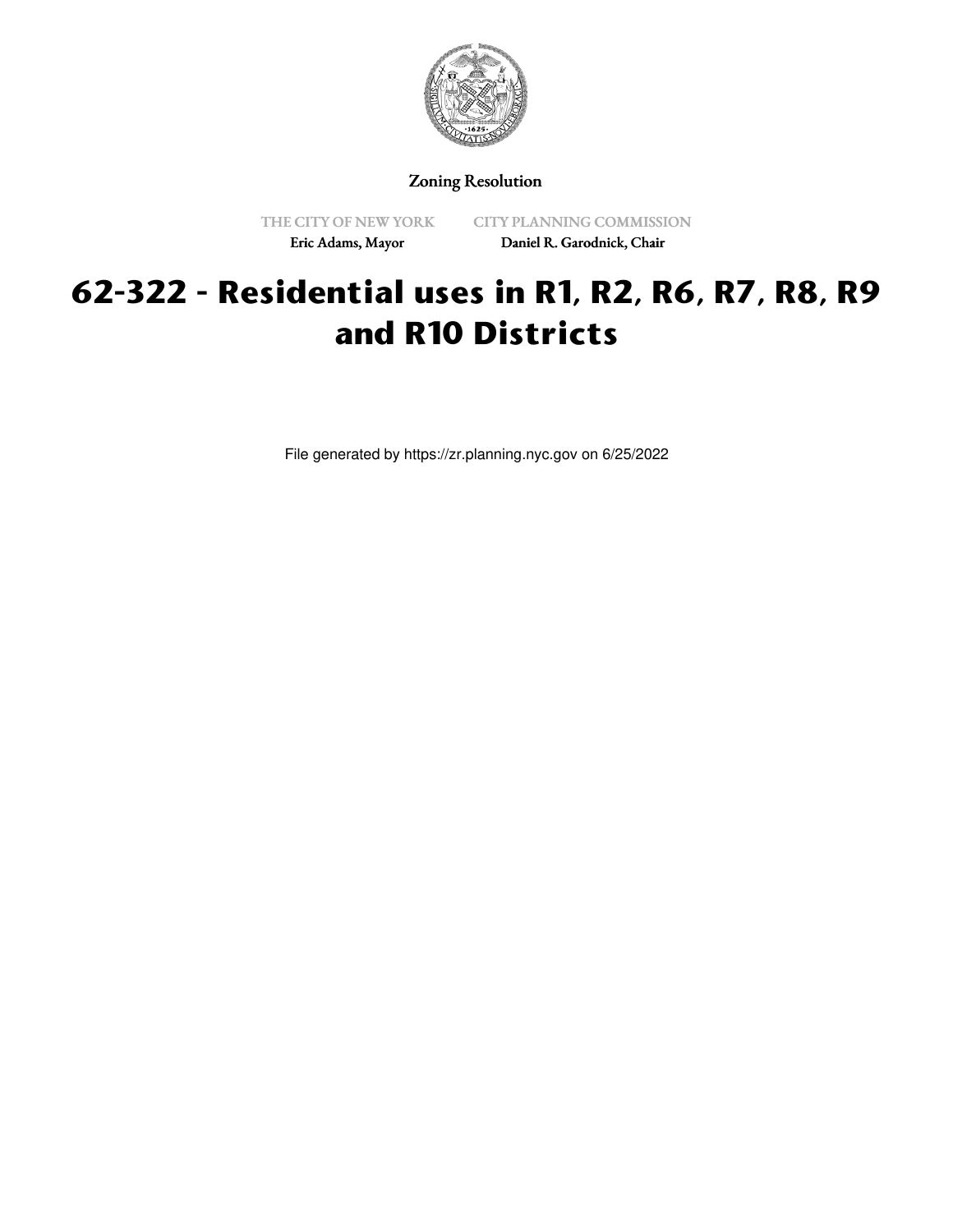## **62-322 - Residential uses in R1, R2, R6, R7, R8, R9 and R10 Districts**

LAST AMENDED 10/17/2017

For #residential buildings# or #residential# portions of #buildings# in R1, R2, R6, R7, R8, R9 and R10 Districts, the applicable regulations of Section 23-14 (Open Space and Floor Area Regulations in R1 Through R5 Districts) or Section 23-15 (Open Space and Floor Area Regulations in R6 Through R10 Districts), inclusive, shall not apply. In lieu thereof, the maximum #floor area ratio# and #lot coverage# on a #zoning lot# shall be as specified in the table below, except as provided for in Sections 23-154 (Inclusionary Housing), 62-323 (Affordable independent residences for seniors) and 62-35 (Special Bulk Regulations in Certain Areas Within Community District 1, Brooklyn):

MAXIMUM FLOOR AREA RATIO AND MAXIMUM LOT COVERAGE FOR RESIDENTIAL BUILDINGS OR RESIDENTIAL PORTIONS OF BUILDINGS

| District        | Maximum #Floor Area<br>Ratio# $1$ | Maximum #Lot<br>Coverage#<br>(in percent) |
|-----------------|-----------------------------------|-------------------------------------------|
| <b>R1 R2</b>    | .50                               | 35                                        |
| R6B             | 2.00                              | 60                                        |
| R <sub>6</sub>  | 2.43                              | 65                                        |
| R6A R7B         | 3.00                              | 65                                        |
| R7-1 R7-2       | 3.44                              | 65                                        |
| R7AR8B          | 4.00                              | 70                                        |
| R7D             | 4.20                              | $70\,$                                    |
| <b>R7-3 R7X</b> | 5.00                              | 70                                        |
| R8 R8A R8X      | 6.02                              | 70                                        |
| R9R9A           | 7.52                              | 70                                        |
| R9-1 R9X        | 9.00                              | 70                                        |
| R <sub>10</sub> | $10.00^{2}$                       | 70                                        |